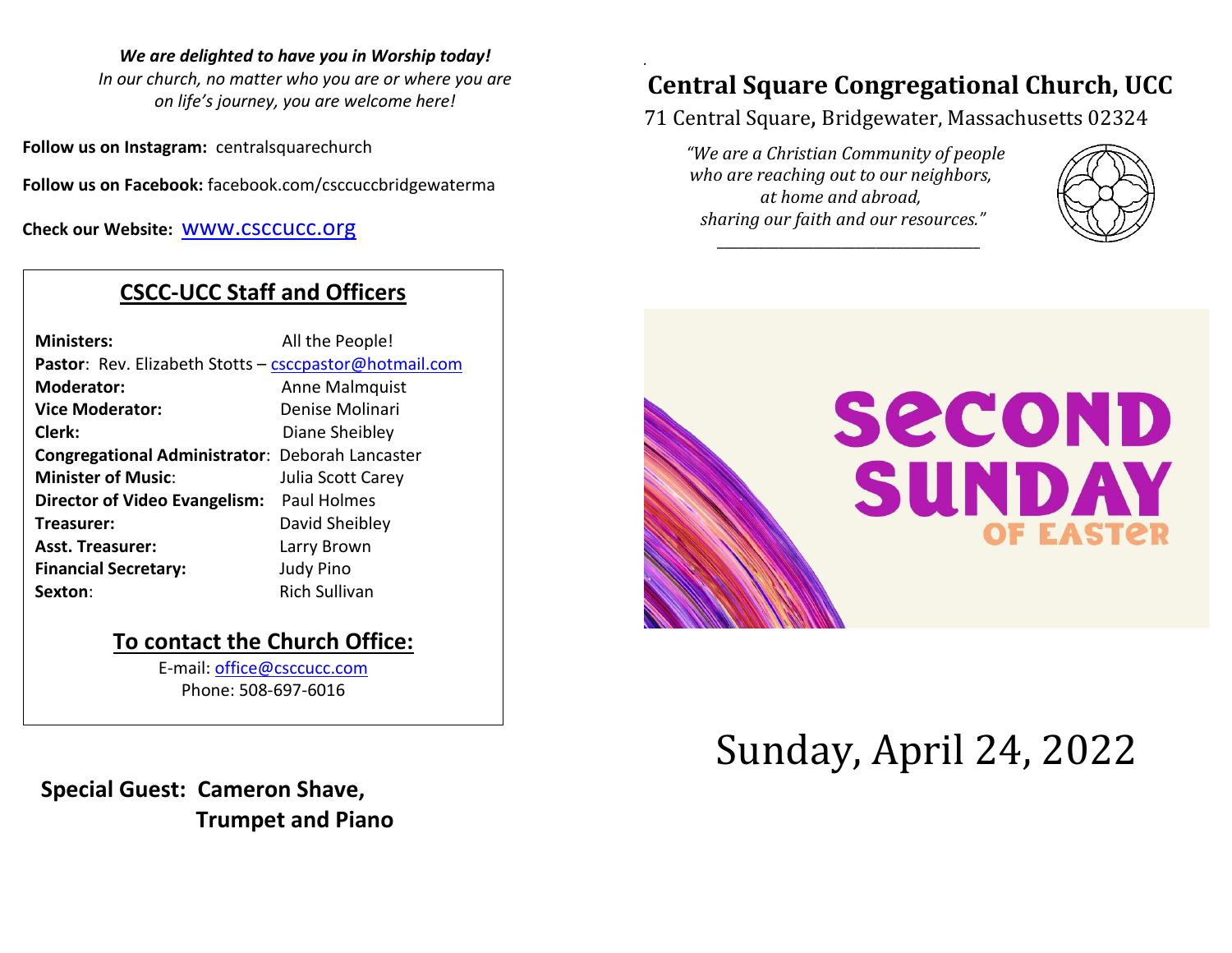#### **Prelude**

#### **Welcome and Announcements**

#### **Invitation to Fellowship**

*If you are new or visiting, please include your address, phone number, and e-mail when you*

*sign the fellowship pad at the end of the pew so that we may properly welcome you to our community.*

#### **Introit**

#### **Call to Worship**

- One: We gather as people on a journey.
- **All: We believe & we have doubts, we do good & we sin. We are imperfect humans, and still beloved by God.**
- One: Love and grace. Hope and faith. These are the essence of the one we call God.
- **All: We seek forgiveness & grace from God and from those we've harmed.**
- One: Assured of that grace, we are ready to grow again.
- **All: We yearn for a new way, a new perspective, and a clear path.**
- One: Though we are full of trust and full of doubt, we are here. Speak to us, God! Continue creating us!
- **All: Inspire our hearts. Enlighten our minds. Guide our actions. Amen.**

#### **Prayer of Invocation**

God of goodness and mercy, of gentleness and kindness, of righteousness and faithfulness: we gather in your light which sustains our souls. We offer ourselves and our worship to you today, and we ask that your grace will be upon us. We accomplish nothing without your grace. We give ourselves to your will, that we should love you with our everything and love our neighbors, and even our enemies, and ourselves. Renew us and transform us by your steadfast love into your people, showing goodness and mercy and faith to the whole world. Amen.

**Opening Hymn #412:** *"God Moves in Mysterious Ways"*

**Moment for All Ages**

#### **Musical Offering**

| <b>Gospel Reading:</b> | John 20:19-31 | (Pew Bible pg. 883) |
|------------------------|---------------|---------------------|
|                        |               |                     |

**Scripture Reading: Psalm 118:14-17,19-24 (Pew Bible pg. 492-493)**

#### **\*Gloria Patri:**

*Glory be to the Father, and to the Son and to the Holy Ghost. As it was in the beginning, is now and ever shall be, World without end, Amen. Amen.*

**Sermon**

#### **Musical Offering**

#### **Prayers**

#### **Celebrations and Concerns Prayer for All People**

| The Lord's Prayer (Please use the wording that is most meaningful for you.) |
|-----------------------------------------------------------------------------|
| Our Father, who art in heaven, hallowed be thy name.                        |
| Thy Kingdom come, thy will be done, on earth as it is in heaven.            |
| Give us this day our daily bread and forgive us our sins,                   |
| as we forgive those who sin against us.                                     |
| And lead us not into temptation, but deliver us from evil.                  |
| For thine is the kingdom, the power and the glory forever. Amen.            |

#### **Closing Hymn #249:** *"Peace I Leave You, My Friends"*

**Invitation to Give**

**Benediction**

**Postlude**

*Please Note: This service is subject to change by the guidance of the Holy Spirit \*Please rise in body or spirit.*